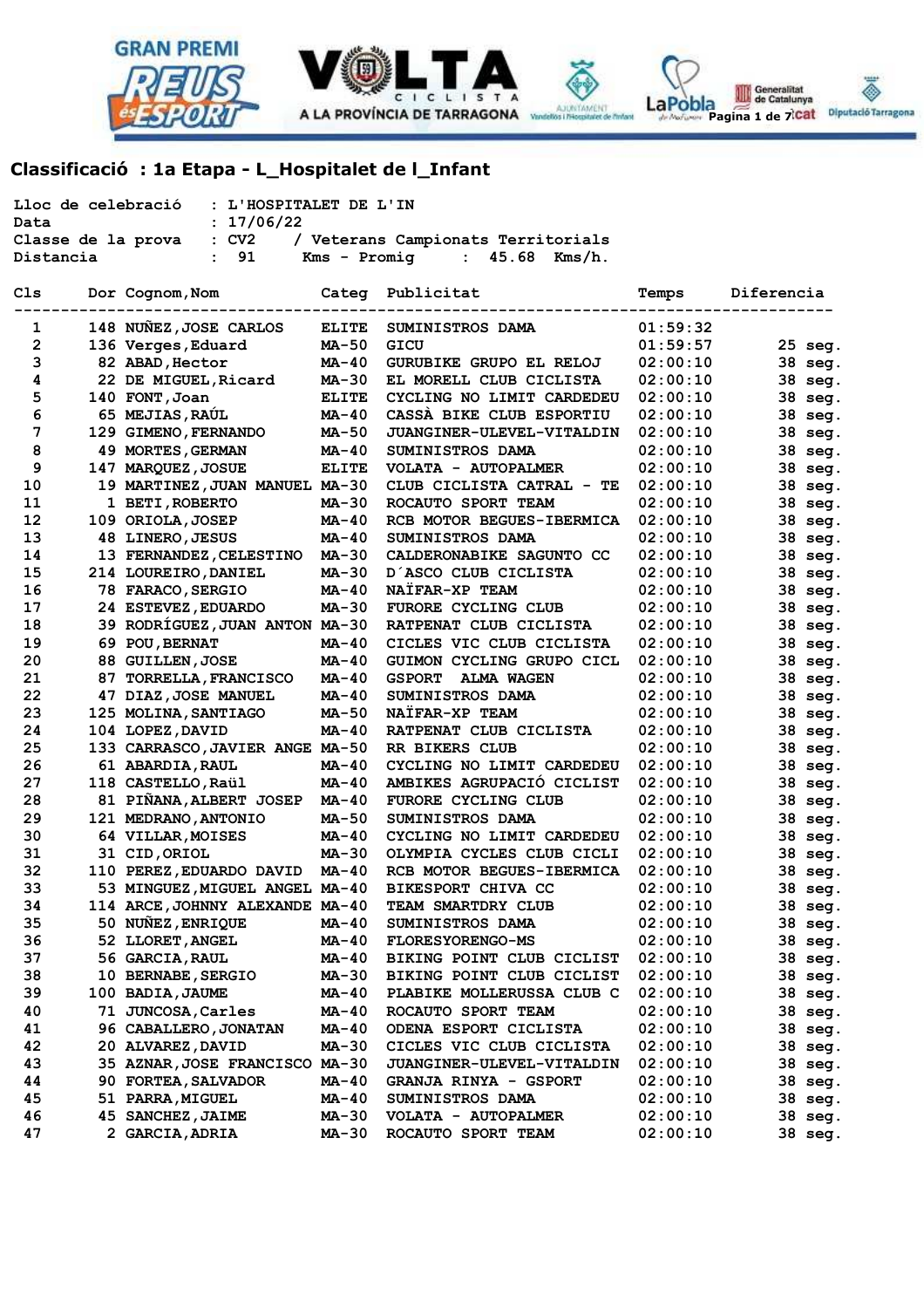



**N** Generalitat

| Generalitat<br>aginaCandey7 |                     |
|-----------------------------|---------------------|
| esportcat                   | Diputació Tarragona |
| 38<br>sea.                  |                     |

| 49  |    | 16 GARCIA, RUBEN               | $MA-30$      | CYCLING NO LIMIT CARDEDEU        | 02:00:10 | 38 seg.     |
|-----|----|--------------------------------|--------------|----------------------------------|----------|-------------|
| 50  |    | 70 GONZALEZ, Oscar             | MA-40        | ROCAUTO SPORT TEAM               | 02:00:10 | 38 seg.     |
| 51  |    | 17 MARTINEZ, Alejandro         | MA-30        | CYCLING NO LIMIT CARDEDEU        | 02:00:10 | 38<br>seq.  |
| 52  |    | 145 LAPUERTA, CARLOS           | <b>ELITE</b> | SANT JUST AGRUPACIÓ CICLI        | 02:00:10 | 38<br>seg.  |
| 53  |    | 8 ESCOLANO, ORIOL              | MA-30        | BIKETRAINING CLUB CICLIST        | 02:00:10 | 38<br>seg.  |
| 54  |    | <b>42 CABANES, ADRIAN</b>      | MA-30        | VOLATA - AUTOPALMER              | 02:00:10 | 38<br>seg.  |
| 55  |    | 134 PEDROSO, FELIX             | MA-50        | RR BIKERS CLUB                   | 02:00:10 | 38<br>seg.  |
| 56  |    | 144 GÓMEZ, XAVIER              | <b>ELITE</b> | ENERGIANUFRI-CCPARDINYES         | 02:00:10 | 38<br>seg.  |
| 57  |    | 60 TORTOSA, JOSE DAVID         | MA-40        | <b>CALDERONABIKE SAGUNTO CC</b>  | 02:00:10 | 38<br>seg.  |
| 58  |    | 55 BENITEZ DE LA, JOSE M MA-40 |              | <b>BIKETRAINING CLUB CICLIST</b> | 02:00:10 | 38<br>seg.  |
| 59  | 97 | <b>MARIN, OLEGUER</b>          | MA-40        | OLYMPIA CYCLES CLUB CICLI        | 02:00:10 | 38<br>seg.  |
| 60  |    | 25 MORENO, ANTONIO             | MA-30        | GUIMON CYCLING GRUPO CICL        | 02:00:10 | 38<br>seg.  |
| 61  |    | 94 Sancho, Batiste             | MA-40        | MONTSIA PENYA CICLISTA           | 02:00:10 | 38<br>seq.  |
| 62  |    | 101 REÑE, Bernat               | MA-40        | PLABIKE MOLLERUSSA CLUB C        | 02:00:10 | 38<br>seg.  |
| 63  |    | 86 ZUÑIGA, ARITZ               | MA-40        | GURUBIKE GRUPO EL RELOJ          | 02:00:10 | 38<br>seg.  |
| 64  |    | 107 CEBRIÁN, JAIME             | MA-40        | RCB MOTOR BEGUES-IBERMICA        | 02:00:10 | 38<br>seg.  |
| 65  |    | 63 MESTRES, Miquel             | MA-40        | CYCLING NO LIMIT CARDEDEU        | 02:00:10 | 38<br>seg.  |
| 66  |    | 105 VILLA, Sergio              | MA-40        | RATPENAT CLUB CICLISTA           | 02:00:10 | 38<br>seg.  |
| 67  |    | 138 CUEVAS, ALEIX              | <b>ELITE</b> | BONAVISTA PENYA CICLISTA         | 02:00:10 | 38<br>seg.  |
| 68  |    | 99 VENZAL, PIERRE              | MA-40        | PALAFRUGELL CLUB CICLISTA        | 02:00:10 | 38<br>seq.  |
| 69  |    | 137 LARA, OSCAR                | <b>ELITE</b> | BIKING POINT CLUB CICLIST        | 02:00:10 | 38<br>seg.  |
| 70  |    | 83 ALMAGRO, Alan               | MA-40        | GURUBIKE GRUPO EL RELOJ          | 02:00:10 | 38<br>seg.  |
| 71  |    | 213 Sabiote, Oscar             | <b>MA-30</b> | MUNT BIKES CLUB CICLISTA         | 02:00:10 | 38<br>seg.  |
| 72  |    | 3 SOLA, Andoni                 | MA-30        | ROCAUTO SPORT TEAM               | 02:00:10 | 38<br>seg.  |
| 73  |    | 89 VALVERDE, JUAN MANUEL MA-40 |              | <b>KEPASA TIU CLUB ESPORTIU</b>  | 02:00:10 | 38<br>seg.  |
| 74  |    | 112 CASTILLO, FELIX            | MA-40        | <b>RR BIKERS CLUB</b>            | 02:00:10 | 38<br>seg.  |
| 75  |    | 232 PARRA, Ferran              | MA-40        | NAÏFAR-XP TEAM                   | 02:00:10 | 38<br>seg.  |
| 76  |    | 43 EDO, GERARDO                | MA-30        | VOLATA - AUTOPALMER              | 02:00:10 | 38<br>seg.  |
| 77  |    | 142 PALAFOIX, DAMIA            | <b>ELITE</b> | MERINO-FISIOTRAINING             | 02:00:10 | 38<br>seg.  |
| 78  |    | 74 SANCHEZ, Eladi              | MA-40        | ROCAUTO SPORT TEAM               | 02:00:10 | 38<br>seq.  |
| 79  |    | 111 Rodríguez, Carlos          | MA-40        | RCB MOTOR BEGUES-IBERMICA        | 02:00:10 | 38<br>seg.  |
| 80  |    | 6 SAGASTUME, GERMAN            | MA-30        | ARANES D'ESP.D'IVERN BTT         | 02:00:10 | 38<br>seg.  |
| 81  |    | 38 MARTINEZ, JOSE ANTONI MA-30 |              | <b>RATPENAT CLUB CICLISTA</b>    | 02:00:10 | 38<br>seg.  |
| 82  |    | 246 PEREZ, DANIEL              | MA-50        | RCB MOTOR BEGUES-IBERMICA        | 02:00:10 | 38<br>seg.  |
| 83  |    | 15 BARO, EDGAR                 | MA-30        | CYCLING NO LIMIT CARDEDEU        | 02:00:10 | 38<br>seg.  |
| 84  |    | 7 DÍAZ, MARC                   | MA-30        | <b>BIKETRAINING CLUB CICLIST</b> | 02:00:10 | 38<br>seg.  |
| 85  |    | 143 EGEA, ARNAU                | <b>ELITE</b> | EVITFOC-NOVAMEDICUM              | 02:00:10 | 38<br>seg.  |
| 86  |    | 80 CARO, Jaume                 | MA-40        | FURORE CYCLING CLUB              | 02:00:10 | 38 seg.     |
| 87  |    | 108 LUCAS, ANDRES              | MA-40        | RCB MOTOR BEGUES-IBERMICA        | 02:00:10 | 38 seg.     |
| 88  |    | 30 SIMON, Ivan                 | MA-30        | MIAMI - MEGABICI CLUB CIC        | 02:00:10 | 38 seg.     |
| 89  |    | 32 ARTIGUES, JORDI             | MA-30        | ENERGIANUFRI-CCPARDINYES         | 02:00:33 | $1:01$ min. |
| 90  |    | 215 MATEU, SERGI               | MA-30        | ENERGIANUFRI-CCPARDINYES         | 02:00:33 | $1:01$ min. |
| 91  |    | 146 VENTURA, CARLES            | <b>ELITE</b> | TEAM SMARTDRY CLUB               | 02:00:38 | $1:06$ min. |
| 92  |    | 40 JUAN, JORDI                 | MA-30        | SARRIA DE TER CLUB CICLIS        | 02:00:44 | $1:12$ min. |
| 93  |    | 149 MARTI, ANNABEL             | $F-ELI$      | <b>CATEMA.CAT</b>                | 02:00:46 | $1:14$ min. |
| 94  |    | 103 GONZALEZ, Angel            | MA-40        | RATPENAT CLUB CICLISTA           | 02:00:46 | $1:14$ min. |
| 95  |    | 59 ALAPONT, RAUL               | MA-40        | CALDERONABIKE SAGUNTO CC         | 02:00:47 | $1:15$ min. |
| 96  |    | 122 LLOSES, Ramon              | <b>MA-50</b> | BICI 3.0 CLUB CICLISTA           | 02:00:49 | $1:17$ min. |
| 97  |    | 211 CARO, MARC                 | MA-30        | 365 TEAM CLUB CICLISTA           | 02:00:58 | $1:26$ min. |
| 98  |    | 9 MIRALLES, ORIOL              | MA-30        | BIKETRAINING CLUB CICLIST        | 02:01:00 | $1:28$ min. |
| 99  |    | 93 FIGUEROLA, Francesc X MA-40 |              | MONTBIKE SOLCAM CYCLING T        | 02:01:00 | $1:28$ min. |
| 100 |    | 231 FERRE, RAMON               | MA-40        | EL MORELL CLUB CICLISTA          | 02:01:00 | $1:28$ min. |
| 101 |    | 139 CALERO, VICTOR             | <b>ELITE</b> | CALDERONABIKE SAGUNTO CC         | 02:01:28 | $1:56$ min. |
| 102 |    | 57 MONTERO, Moises             | MA-40        | BIKING POINT CLUB CICLIST        | 02:01:28 | $1:56$ min. |
| 103 |    | 117 ARAN, ENRIC                | MA-40        | UCVILANOVA - RIBES BIKES         | 02:01:30 | $1:58$ min. |
| 104 |    | 44 PEREZ, OSCAR                | MA-30        | VOLATA - AUTOPALMER              | 02:01:30 | $1:58$ min. |
| 105 |    | 72 LLETI, Joan Andreu          | MA-40        | ROCAUTO SPORT TEAM               | 02:01:30 | $1:58$ min. |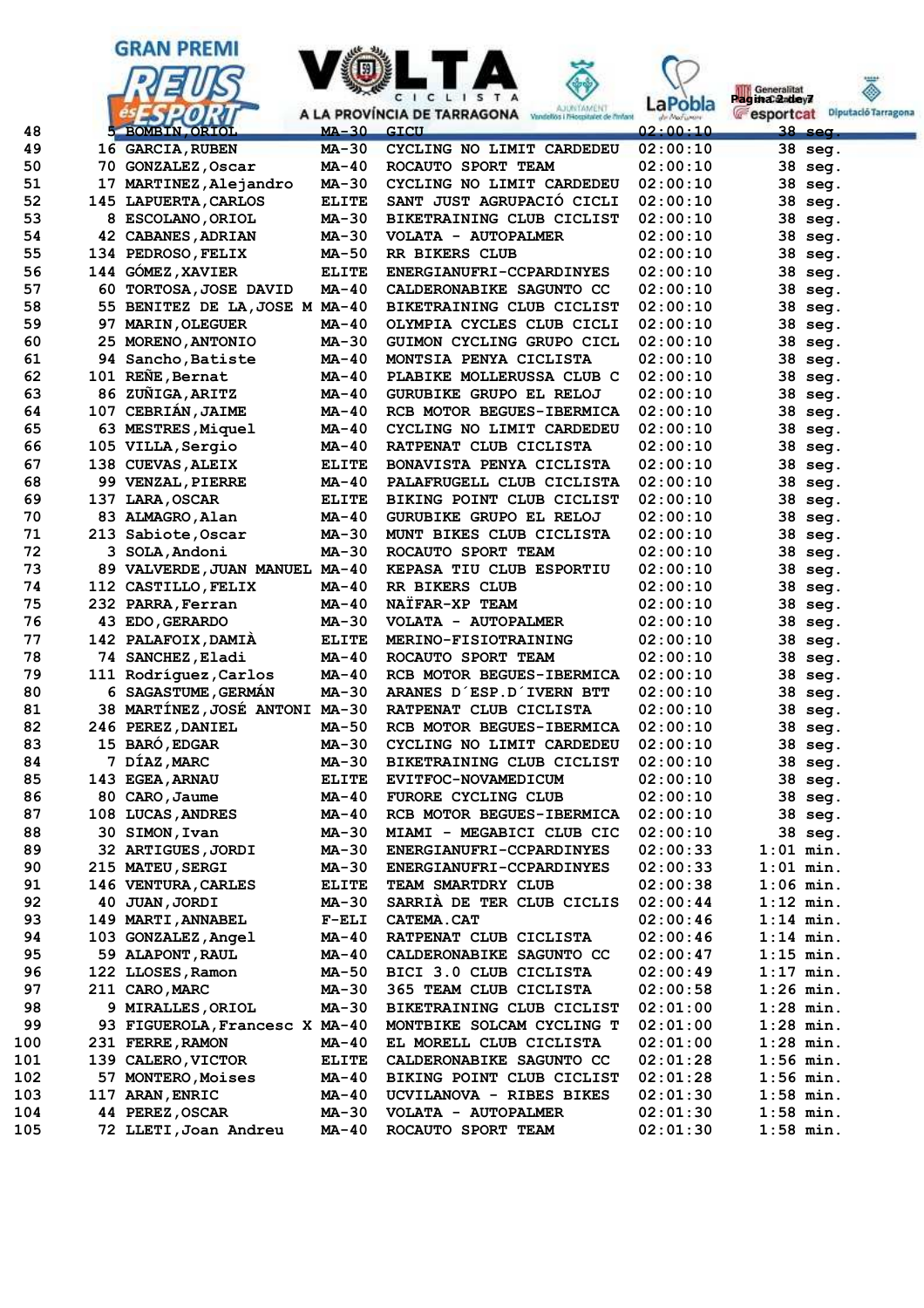



| 109 |     | 18 SANCHEZ DEL, FERNANDO MA-30 |              | CYCLING NO LIMIT CARDEDEU      | 02:02:21 | $2:49$ min.  |
|-----|-----|--------------------------------|--------------|--------------------------------|----------|--------------|
| 110 | 11  | <b>CLARA, ALEJANDRO</b>        | MA-30        | <b>BORDA2 MASE CC</b>          | 02:02:21 | $2:49$ min.  |
| 111 |     | 34 ALACREU, ALVARO             | MA-30        | JUANGINER-ULEVEL-VITALDIN      | 02:02:39 | $3:07$ min.  |
| 112 |     | 66 PARETAS, JOAN               | $MA-40$      | CASSA BIKE CLUB ESPORTIU       | 02:02:43 | $3:11$ min.  |
| 113 |     | 37 PICADIZO, ROBERT            | $MA-30$      | PLABIKE MOLLERUSSA CLUB C      | 02:02:55 | $3:23$ min.  |
| 114 |     | 21 CRUZ, IVAN                  | MA-30        | EDIBIKES CLUB CICLISTA         | 02:03:12 | $3:40$ min.  |
| 115 |     | 131 GRACIA, JAVIER             | MA-50        | RCB MOTOR BEGUES-IBERMICA      | 02:04:08 | $4:36$ min.  |
| 116 |     | 85 TORREJON, ERIC              | $MA-40$      | <b>GURUBIKE GRUPO EL RELOJ</b> | 02:06:12 | $6:40$ min.  |
| 117 | 155 | <b>SILVA, NORA</b>             | $F-ELI$      | LADIES CYCLING FORMATION       | 02:06:16 | $6:44$ min.  |
| 118 |     | 115 MERRITT, MARTON            | $MA-40$      | TEAM SMARTDRY CLUB             | 02:06:16 | $6:44$ min.  |
| 119 |     | 212 MCCOLL, CRAIG              | <b>MA-30</b> | TEAM SMARTDRY CLUB             | 02:06:22 | $6:50$ min.  |
| 120 |     | 75 SERRANO, Enrique            | $MA-40$      | ROCAUTO SPORT TEAM             | 02:06:26 | $6:54$ min.  |
| 121 | 207 | <b>GODALES, DIONY</b>          | $MA-30$      | CAMPO CLARO CLUB CICLISTA      | 02:06:26 | $6:54$ min.  |
| 122 |     | 84 FUENTES, IVAN               | $MA-40$      | <b>GURUBIKE GRUPO EL RELOJ</b> | 02:07:17 | $7:45$ min.  |
| 123 |     | 123 SANCHEZ, JUAN              | <b>MA-50</b> | CASSA BIKE CLUB ESPORTIU       | 02:07:25 | $7:53$ min.  |
| 124 |     | 141 MOLTÓ, PAU                 | <b>ELITE</b> | MERINO-FISIOTRAINING           | 02:07:26 | $7:54$ min.  |
| 125 |     | 91 VAN KERCKHOVE, GEERT        | $MA-40$      | MONTBIKE MONTBRIO CLUB ES      | 02:07:26 | $7:54$ min.  |
| 126 |     | 106 BERENGUERAS, Gerard        | $MA-40$      | RCB MOTOR BEGUES-IBERMICA      | 02:07:26 | $7:54$ min.  |
| 127 |     | 12 PRATS, RICHARD              | MA-30        | <b>BORDA2 MASE CC</b>          | 02:07:26 | $7:54$ min.  |
| 128 |     | 4 VALLVE, XAVIER               | <b>MA-30</b> | ROCAUTO SPORT TEAM             | 02:07:29 | $7:57$ min.  |
| 129 |     | 151 POVEDA, CARLOTA            | $F-ELI$      | CATEMA.CAT                     | 02:07:48 | $8:16$ min.  |
| 130 | 68  | <b>GOMEZ, JONAS</b>            | $MA-40$      | CATALUNYA SUD CLUB CICLIS      | 02:07:58 | $8:26$ min.  |
| 131 | 154 | <b>SOLÉS, ALBA</b>             | $F-ELI$      | EDIBIKES CLUB CICLISTA         | 02:15:37 | $16:05$ min. |
| 132 | 159 | <b>TORRES, ESTHER</b>          | $F-S23$      | CATEMA.CAT                     | 02:16:16 | $16:44$ min. |
| 133 |     | 157 FERNANDEZ, ESTHER          | $F-S23$      | CATEMA.CAT                     | 02:17:16 | $17:44$ min. |
| 134 | 158 | <b>JARAMILLO, MARIONA</b>      | $F-S23$      | CATEMA.CAT                     | 02:17:16 | $17:44$ min. |
|     |     |                                |              |                                |          |              |

 **Corredors classificats : 134**

# **Classificació de : MASTERS-30**

| 1            |    | 22 DE MIGUEL, Ricard           | <b>MA-30</b> | EL MORELL CLUB CICLISTA       | 02:00:10 | seq. |
|--------------|----|--------------------------------|--------------|-------------------------------|----------|------|
| $\mathbf{2}$ |    | 19 MARTINEZ, JUAN MANUEL MA-30 |              | CLUB CICLISTA CATRAL -<br>TE. | 02:00:10 | mt.  |
| 3            |    | <b>BETI, ROBERTO</b>           | <b>MA-30</b> | ROCAUTO SPORT TEAM            | 02:00:10 | mt.  |
| 4            |    | 13 FERNANDEZ, CELESTINO        | MA-30        | CALDERONABIKE SAGUNTO CC      | 02:00:10 | mt.  |
| 5            |    | 214 LOUREIRO, DANIEL           | <b>MA-30</b> | D'ASCO CLUB CICLISTA          | 02:00:10 | mt.  |
| 6            |    | 24 ESTEVEZ, EDUARDO            | MA-30        | FURORE CYCLING CLUB           | 02:00:10 | mt.  |
| 7            |    | 39 RODRÍGUEZ, JUAN ANTON MA-30 |              | RATPENAT CLUB CICLISTA        | 02:00:10 | mt.  |
| 8            |    | 31 CID, ORIOL                  | MA-30        | OLYMPIA CYCLES CLUB CICLI     | 02:00:10 | mt.  |
| 9            | 10 | <b>BERNABE, SERGIO</b>         | MA-30        | BIKING POINT CLUB CICLIST     | 02:00:10 | mt.  |
| 10           |    | 20 ALVAREZ, DAVID              | MA-30        | CICLES VIC CLUB CICLISTA      | 02:00:10 | mt.  |
| 11           |    | 35 AZNAR, JOSE FRANCISCO       | <b>MA-30</b> | JUANGINER-ULEVEL-VITALDIN     | 02:00:10 | mt.  |
| 12           | 45 | SANCHEZ, JAIME                 | MA-30        | VOLATA - AUTOPALMER           | 02:00:10 | mt.  |
| 13           |    | 2 GARCIA, ADRIA                | <b>MA-30</b> | ROCAUTO SPORT TEAM            | 02:00:10 | mt.  |
| 14           |    | 5 BOMBIN, ORIOL                | MA-30        | GICU                          | 02:00:10 | mt.  |
| 15           |    | 16 GARCIA, RUBEN               | MA-30        | CYCLING NO LIMIT CARDEDEU     | 02:00:10 | mt.  |
| 16           | 17 | MARTINEZ, Alejandro            | MA-30        | CYCLING NO LIMIT CARDEDEU     | 02:00:10 | mt.  |
| 17           | 8  | <b>ESCOLANO, ORIOL</b>         | <b>MA-30</b> | BIKETRAINING CLUB CICLIST     | 02:00:10 | mt.  |
| 18           |    | 42 CABANES, ADRIAN             | MA-30        | VOLATA - AUTOPALMER           | 02:00:10 | mt.  |
| 19           | 25 | <b>MORENO, ANTONIO</b>         | MA-30        | GUIMON CYCLING GRUPO CICL     | 02:00:10 | mt.  |
| 20           |    | 213 Sabiote, Oscar             | MA-30        | MUNT BIKES CLUB CICLISTA      | 02:00:10 | mt.  |
| 21           |    | 3 SOLA, Andoni                 | MA-30        | ROCAUTO SPORT TEAM            | 02:00:10 | mt.  |
| 22           | 43 | <b>EDO, GERARDO</b>            | MA-30        | VOLATA - AUTOPALMER           | 02:00:10 | mt.  |
| 23           |    | 6 SAGASTUME, GERMAN            | MA-30        | ARANES D'ESP.D'IVERN BTT      | 02:00:10 | mt.  |
| 24           |    | 38 MARTÍNEZ, JOSÉ ANTONI MA-30 |              | RATPENAT CLUB CICLISTA        | 02:00:10 | mt.  |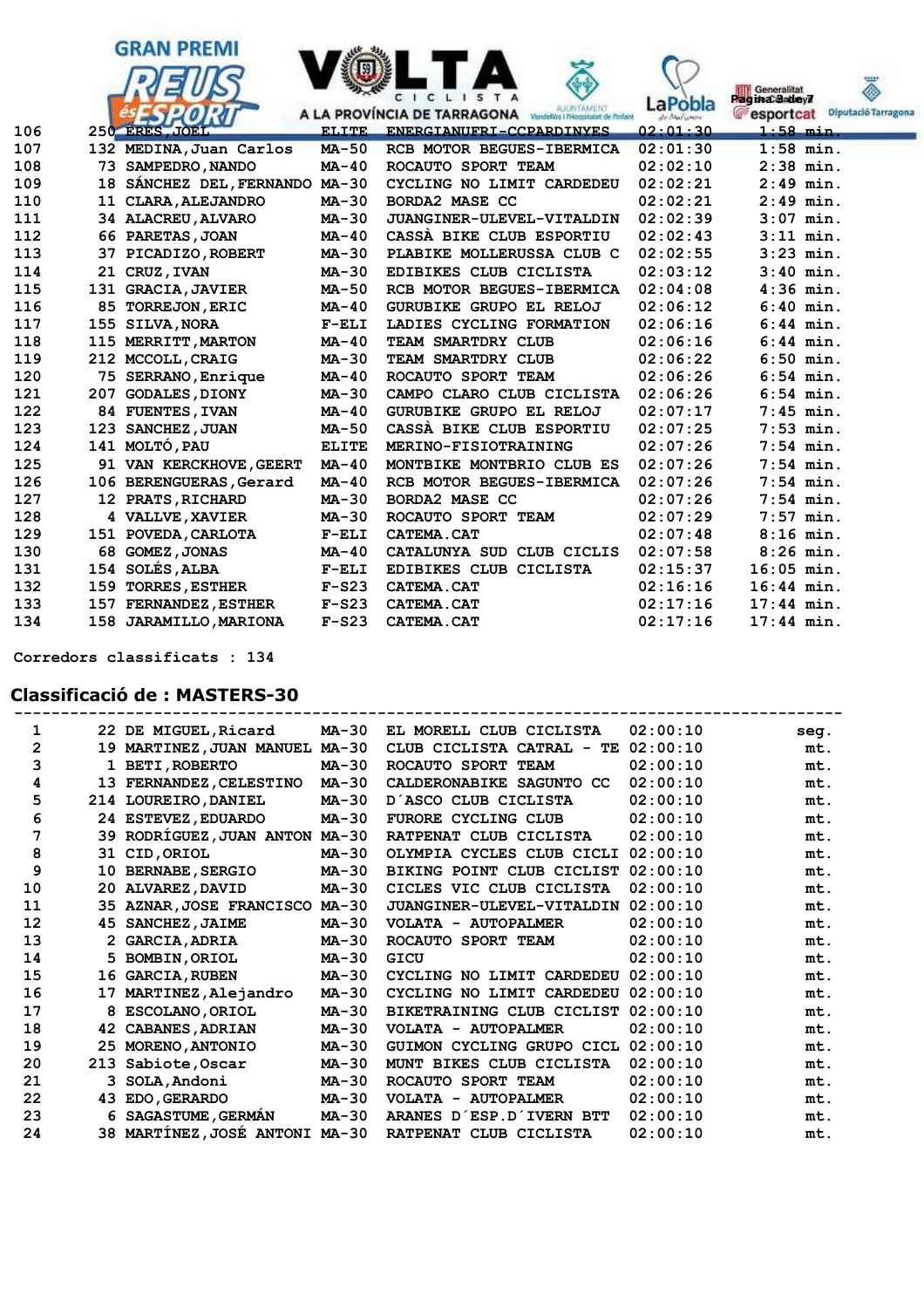

## **Classificació de : MASTERS-40**

| 1              |     | 82 ABAD, Hector                 | MA-40        | GURUBIKE GRUPO EL RELOJ            | 02:00:10 | seg. |
|----------------|-----|---------------------------------|--------------|------------------------------------|----------|------|
| $\overline{2}$ |     | 65 MEJIAS, RAUL                 | $MA-40$      | CASSA BIKE CLUB ESPORTIU           | 02:00:10 | mt.  |
| 3              |     | 49 MORTES, GERMAN               | $MA-40$      | SUMINISTROS DAMA                   | 02:00:10 | mt.  |
| 4              |     | 109 ORIOLA, JOSEP               | MA-40        | RCB MOTOR BEGUES-IBERMICA          | 02:00:10 | mt.  |
| 5              |     | 48 LINERO, JESUS                | $MA-40$      | SUMINISTROS DAMA                   | 02:00:10 | mt.  |
| 6              |     | 78 FARACO, SERGIO               | $MA-40$      | NATFAR-XP TEAM                     | 02:00:10 | mt.  |
| 7              | 69. | <b>POU, BERNAT</b>              | MA-40        | CICLES VIC CLUB CICLISTA           | 02:00:10 | mt.  |
| 8              | 88  | <b>GUILLEN, JOSE</b>            | $MA-40$      | GUIMON CYCLING GRUPO CICL          | 02:00:10 | mt.  |
| 9              | 87  | <b>TORRELLA, FRANCISCO</b>      | $MA-40$      | <b>GSPORT</b><br><b>ALMA WAGEN</b> | 02:00:10 | mt.  |
| 10             | 47  | DIAZ, JOSE MANUEL               | MA-40        | SUMINISTROS DAMA                   | 02:00:10 | mt.  |
| 11             | 104 | LOPEZ, DAVID                    | MA-40        | RATPENAT CLUB CICLISTA             | 02:00:10 | mt.  |
| 12             |     | 61 ABARDIA, RAUL                | $MA-40$      | CYCLING NO LIMIT CARDEDEU          | 02:00:10 | mt.  |
| 13             |     | 118 CASTELLO, Raül              | MA-40        | AMBIKES AGRUPACIÓ CICLIST          | 02:00:10 | mt.  |
| 14             |     | 81 PIÑANA, ALBERT JOSEP         | <b>MA-40</b> | FURORE CYCLING CLUB                | 02:00:10 | mt.  |
| 15             |     | 64 VILLAR, MOISES               | $MA-40$      | CYCLING NO LIMIT CARDEDEU 02:00:10 |          | mt.  |
| 16             |     | 110 PEREZ, EDUARDO DAVID        | MA-40        | RCB MOTOR BEGUES-IBERMICA          | 02:00:10 | mt.  |
| 17             |     | 53 MINGUEZ, MIGUEL ANGEL MA-40  |              | BIKESPORT CHIVA CC                 | 02:00:10 | mt.  |
| 18             |     | 114 ARCE, JOHNNY ALEXANDE MA-40 |              | TEAM SMARTDRY CLUB                 | 02:00:10 | mt.  |
| 19             |     | 50 NUNEZ, ENRIQUE               | MA-40        | <b>SUMINISTROS DAMA</b>            | 02:00:10 | mt.  |
| 20             |     | 52 LLORET, ANGEL                | MA-40        | <b>FLORESYORENGO-MS</b>            | 02:00:10 | mt.  |
| 21             |     | 56 GARCIA, RAUL                 | $MA-40$      | BIKING POINT CLUB CICLIST          | 02:00:10 | mt.  |
| 22             |     | 100 BADIA, JAUME                | MA-40        | PLABIKE MOLLERUSSA CLUB C          | 02:00:10 | mt.  |
| 23             | 71  | <b>JUNCOSA, Carles</b>          | $MA-40$      | ROCAUTO SPORT TEAM                 | 02:00:10 | mt.  |
| 24             |     | 96 CABALLERO, JONATAN           | $MA-40$      | ODENA ESPORT CICLISTA              | 02:00:10 | mt.  |
| 25             | 90. | <b>FORTEA, SALVADOR</b>         | MA-40        | GRANJA RINYA - GSPORT              | 02:00:10 | mt.  |
| 26             | 51. | <b>PARRA, MIGUEL</b>            | MA-40        | <b>SUMINISTROS DAMA</b>            | 02:00:10 | mt.  |
| 27             | 70. | <b>GONZALEZ, Oscar</b>          | $MA-40$      | ROCAUTO SPORT TEAM                 | 02:00:10 | mt.  |
| 28             | 60. | TORTOSA, JOSE DAVID             | MA-40        | CALDERONABIKE SAGUNTO CC           | 02:00:10 | mt.  |
| 29             |     | 55 BENITEZ DE LA, JOSE M MA-40  |              | BIKETRAINING CLUB CICLIST          | 02:00:10 | mt.  |
| 30             | 97  | <b>MARIN, OLEGUER</b>           | <b>MA-40</b> | OLYMPIA CYCLES CLUB CICLI          | 02:00:10 | mt.  |
| 31             | 94  | Sancho, Batiste                 | MA-40        | MONTSIA PENYA CICLISTA             | 02:00:10 | mt.  |
| 32             | 101 | REÑE, Bernat                    | MA-40        | PLABIKE MOLLERUSSA CLUB C 02:00:10 |          | mt.  |
| 33             |     | 86 ZUÑIGA, ARITZ                | $MA-40$      | GURUBIKE GRUPO EL RELOJ            | 02:00:10 | mt.  |
| 34             | 107 | <b>CEBRIAN, JAIME</b>           | MA-40        | RCB MOTOR BEGUES-IBERMICA 02:00:10 |          | mt.  |
| 35             |     | 63 MESTRES, Miquel              | MA-40        | CYCLING NO LIMIT CARDEDEU          | 02:00:10 | mt.  |
| 36             |     | 105 VILLA, Sergio               | <b>MA-40</b> | RATPENAT CLUB CICLISTA             | 02:00:10 | mt.  |
| 37             |     | 99 VENZAL, PIERRE               | $MA-40$      | PALAFRUGELL CLUB CICLISTA          | 02:00:10 | mt.  |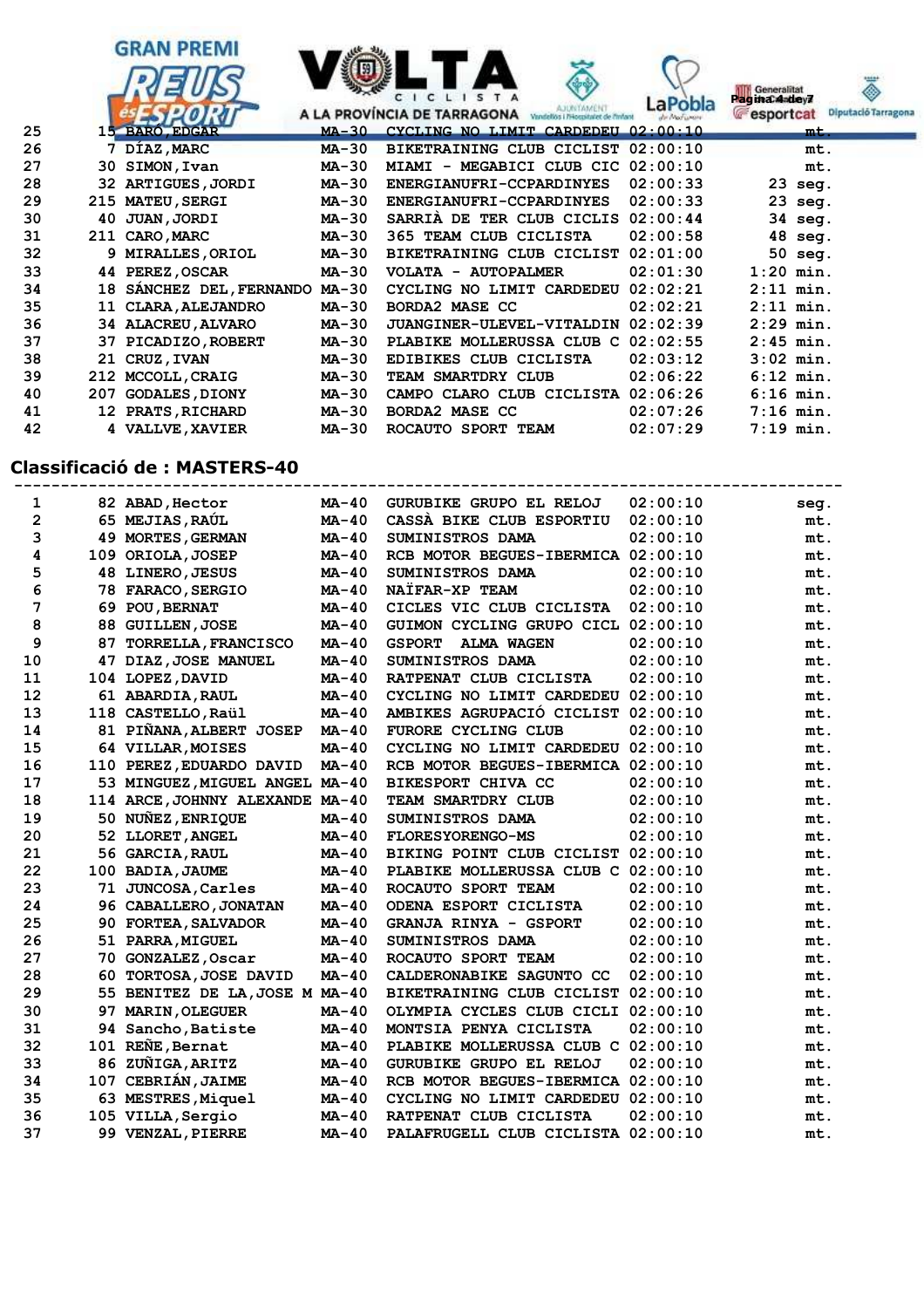

## **Classificació de : MASTERS-50**

| 1              |     | 136 Verges, Eduard              | MA-50   | GICU                               | 01:59:57 |             | seq.      |
|----------------|-----|---------------------------------|---------|------------------------------------|----------|-------------|-----------|
| $\overline{2}$ |     | 129 GIMENO, FERNANDO            | MA-50   | JUANGINER-ULEVEL-VITALDIN          | 02:00:10 |             | $13$ seq. |
| 3              |     | 125 MOLINA, SANTIAGO            | MA-50   | NAIFAR-XP TEAM                     | 02:00:10 |             | $13$ seg. |
| 4              |     | 133 CARRASCO, JAVIER ANGE MA-50 |         | RR BIKERS CLUB                     | 02:00:10 |             | $13$ seg. |
| 5              |     | 121 MEDRANO, ANTONIO            | MA-50   | SUMINISTROS DAMA                   | 02:00:10 |             | $13$ seq. |
| 6              |     | 134 PEDROSO, FELIX              | MA-50   | RR BIKERS CLUB                     | 02:00:10 |             | $13$ seq. |
| 7              |     | 246 PEREZ, DANIEL               | MA-50   | RCB MOTOR BEGUES-IBERMICA          | 02:00:10 |             | $13$ seq. |
| 8              |     | 122 LLOSES, Ramon               | $MA-50$ | BICI 3.0 CLUB CICLISTA             | 02:00:49 |             | 52 seg.   |
| 9              |     | 132 MEDINA, Juan Carlos         | $MA-50$ | RCB MOTOR BEGUES-IBERMICA 02:01:30 |          | $1:33$ min. |           |
| 10             |     | 131 GRACIA, JAVIER              | MA-50   | RCB MOTOR BEGUES-IBERMICA 02:04:08 |          | $4:11$ min. |           |
| 11             | 123 | <b>SANCHEZ, JUAN</b>            | $MA-50$ | CASSA BIKE CLUB ESPORTIU           | 02:07:25 | $7:28$ min. |           |

## **Classificació de : Femines**

| min.         |
|--------------|
| $5:30$ min.  |
| $7:02$ min.  |
| $14:51$ min. |
| $15:30$ min. |
| $16:30$ min. |
| $16:30$ min. |
|              |

 **-----------------------------------------------------------------------------------------**

#### **Classificació per equips**

| 2<br>ર<br>4<br>5.<br>6 | <b>SUMINISTROS DAMA</b><br>CYCLING NO LIMIT CARDEDEU<br>ROCAUTO SPORT TEAM<br>RCB MOTOR BEGUES-IBERMICA<br>RATPENAT CLUB CICLISTA<br>VOLATA - AUTOPALMER | 05:59:52<br>06:00:30a<br>06:00:30<br>06:00:30<br>06:00:30<br>06:00:30 | $\overline{a}$<br>$\overline{a}$<br>$\overline{a}$<br>а | 38<br>38<br>38<br>38<br>38 |
|------------------------|----------------------------------------------------------------------------------------------------------------------------------------------------------|-----------------------------------------------------------------------|---------------------------------------------------------|----------------------------|
|                        |                                                                                                                                                          |                                                                       |                                                         |                            |
|                        | NATFAR-XP TEAM                                                                                                                                           | 06:00:30                                                              | а                                                       | 38                         |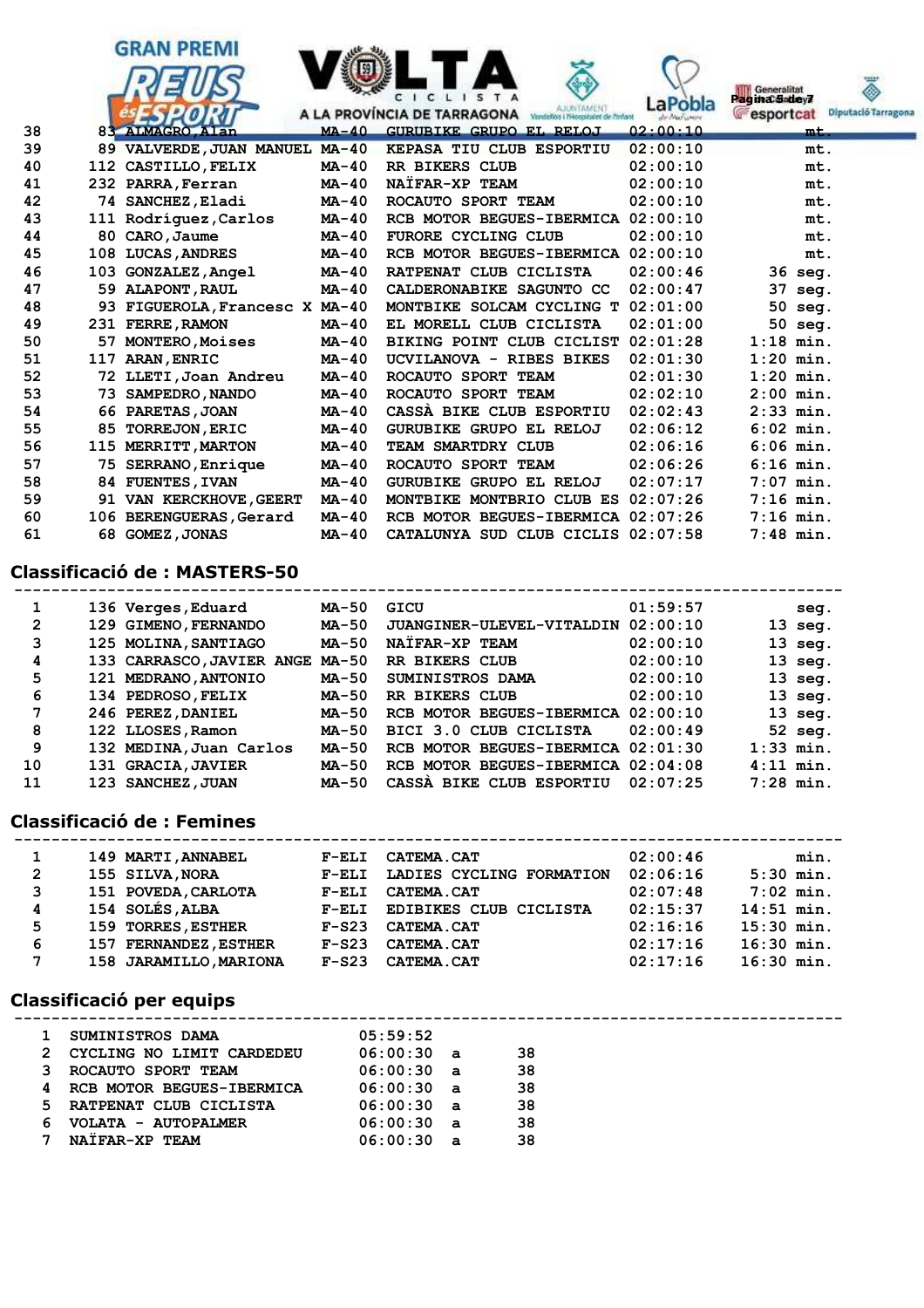









| 8   | FURORE CYCLING CLUB       | $06:00:30$ a |              | 38    |  |
|-----|---------------------------|--------------|--------------|-------|--|
| 9   | GURUBIKE GRUPO EL RELOJ   | $06:00:30$ a |              | 38    |  |
| 10  | BIKING POINT CLUB CICLIST | 06:00:30a    |              | 38    |  |
| 11  | RR BIKERS CLUB            | $06:00:30$ a |              | 38    |  |
| 12  | BIKETRAINING CLUB CICLIST | 06:00:30a    |              | 38    |  |
| 13. | CALDERONABIKE SAGUNTO CC  | 06:01:07     | $\mathbf{a}$ | 1:15  |  |
| 14  | ENERGIANUFRI-CCPARDINYES  | $06:01:16$ a |              | 1:24  |  |
| 15. | JUANGINER-ULEVEL-VITALDIN | $06:02:59$ a |              | 3:07  |  |
| 16. | PLABIKE MOLLERUSSA CLUB C | $06:03:15$ a |              | 3:23  |  |
| 17  | TEAM SMARTDRY CLUB        | 06:07:04     | $\mathbf{a}$ | 7:12  |  |
| 18. | CASSA BIKE CLUB ESPORTIU  | 06:10:18     | $\mathbf{a}$ | 10:26 |  |
| 19  | <b>CATEMA.CAT</b>         | 06:24:50     | $\mathbf{a}$ | 24:58 |  |

# **Classificació de : Regularitat**

| 1              | 148 | NUNEZ, JOSE CARLOS          | <b>ELITE</b> | <b>SUMINISTROS DAMA</b>                               | 25 Pts |
|----------------|-----|-----------------------------|--------------|-------------------------------------------------------|--------|
| $\overline{2}$ | 136 | <b>Verges, Eduard</b>       | <b>MA-50</b> | GICU                                                  | 20 Pts |
| 3              | 82  | <b>ABAD, Hector</b>         | MA-40        | GURUBIKE GRUPO EL RELOJ                               | 16 Pts |
| 4              | 22  | DE MIGUEL, Ricard           | MA-30        | EL MORELL CLUB CICLISTA                               | 14 Pts |
| 5              | 140 | FONT , Joan                 | <b>ELITE</b> | CYCLING NO LIMIT CARDEDEU                             | 12 Pts |
| 6              | 65  | <b>MEJIAS, RAUL</b>         | MA-40        | CASSA BIKE CLUB ESPORTIU                              | 10 Pts |
| 7              | 129 | <b>GIMENO, FERNANDO</b>     | MA-50        | <b>JUANGINER-ULEVEL-VITALDIN</b>                      | 9 Pts  |
| 8              | 49  | <b>MORTES, GERMAN</b>       | MA-40        | <b>SUMINISTROS DAMA</b>                               | 8 Pts  |
| 9              | 147 | <b>MARQUEZ, JOSUE</b>       | ELITE        | VOLATA - AUTOPALMER                                   | 7 Pts  |
| 10             | 19  |                             |              | MARTINEZ, JUAN MANUEL MA-30 CLUB CICLISTA CATRAL - TE | 6 Pts  |
| 11             | 1   | <b>BETI, ROBERTO</b>        | MA-30        | ROCAUTO SPORT TEAM                                    | 5 Pts  |
| 12             | 109 | ORIOLA, JOSEP               | MA-40        | RCB MOTOR BEGUES-IBERMICA                             | 4 Pts  |
| 13             | 48  | <b>LINERO, JESUS</b>        | MA-40        | <b>SUMINISTROS DAMA</b>                               | 3 Pts  |
| 14             | 13  | <b>FERNANDEZ, CELESTINO</b> | <b>MA-30</b> | CALDERONABIKE SAGUNTO CC                              | 2 Pts  |
| 15             | 214 | <b>LOUREIRO, DANIEL</b>     | MA-30        | D'ASCO CLUB CICLISTA                                  | 1 Pts  |

## **Classificació de : Metes Volants**

|              |    | 148 NUÑEZ, JOSE CARLOS |            | ELITE SUMINISTROS DAMA                                | 6 Pts |
|--------------|----|------------------------|------------|-------------------------------------------------------|-------|
| $\mathbf{2}$ |    | 136 Verges, Eduard     | MA-50 GICU |                                                       | 4 Pts |
| 3            |    | 45 SANCHEZ, JAIME      |            | MA-30 VOLATA - AUTOPALMER                             | 4 Pts |
| 4            |    |                        |            | 39 RODRÍGUEZ, JUAN ANTON MA-30 RATPENAT CLUB CICLISTA | 3 Pts |
| 5            | 50 | <b>NUÑEZ, ENRIQUE</b>  |            | MA-40 SUMINISTROS DAMA                                | 1 Pts |

# **Classificació de : Provincial**

|    |     | 22 DE MIGUEL, Ricard   | MA-30        | EL MORELL CLUB CICLISTA                         | 02:00:10 | seg. |
|----|-----|------------------------|--------------|-------------------------------------------------|----------|------|
| 2  |     | 1 BETI, ROBERTO        | <b>MA-30</b> | ROCAUTO SPORT TEAM                              | 02:00:10 | mt.  |
| 3  |     | 214 LOUREIRO, DANIEL   | <b>MA-30</b> | D'ASCO CLUB CICLISTA                            | 02:00:10 | mt.  |
| 4  |     | 31 CID, ORIOL          | <b>MA-30</b> | OLYMPIA CYCLES CLUB CICLI                       | 02:00:10 | mt.  |
| 5  |     | 56 GARCIA, RAUL        | MA-40        | BIKING POINT CLUB CICLIST                       | 02:00:10 | mt.  |
| 6  | 10. | <b>BERNABE, SERGIO</b> | <b>MA-30</b> | BIKING POINT CLUB CICLIST                       | 02:00:10 | mt.  |
| 7  | 71  | <b>JUNCOSA, Carles</b> | MA-40        | ROCAUTO SPORT TEAM                              | 02:00:10 | mt.  |
| 8  |     | 2 GARCIA, ADRIA        | MA-30        | ROCAUTO SPORT TEAM                              | 02:00:10 | mt.  |
| 9  | 70. | <b>GONZALEZ, Oscar</b> | <b>MA-40</b> | ROCAUTO SPORT TEAM                              | 02:00:10 | mt.  |
| 10 | 17  | MARTINEZ, Alejandro    | MA-30        | CYCLING NO LIMIT CARDEDEU                       | 02:00:10 | mt.  |
| 11 | 97  | <b>MARIN, OLEGUER</b>  | MA-40        | OLYMPIA CYCLES CLUB CICLI                       | 02:00:10 | mt.  |
| 12 |     | 94 Sancho, Batiste     | MA-40        | MONTSIA PENYA CICLISTA                          | 02:00:10 | mt.  |
| 13 | 107 | CEBRIAN, JAIME         | <b>MA-40</b> | RCB MOTOR BEGUES-IBERMICA                       | 02:00:10 | mt.  |
| 14 | 137 | <b>LARA, OSCAR</b>     | <b>ELITE</b> | BIKING POINT CLUB CICLIST                       | 02:00:10 | mt.  |
| 15 | 3.  | <b>SOLA, Andoni</b>    | <b>MA-30</b> | ROCAUTO SPORT TEAM                              | 02:00:10 | mt.  |
| 16 |     | 246 PEREZ, DANIEL      | <b>MA-50</b> | RCB MOTOR BEGUES-IBERMICA                       | 02:00:10 | mt.  |
| 17 |     | 30 SIMON, Ivan         | MA-30        | MEGABICI CLUB CIC 02:00:10<br><b>MIAMI</b><br>- |          | mt.  |